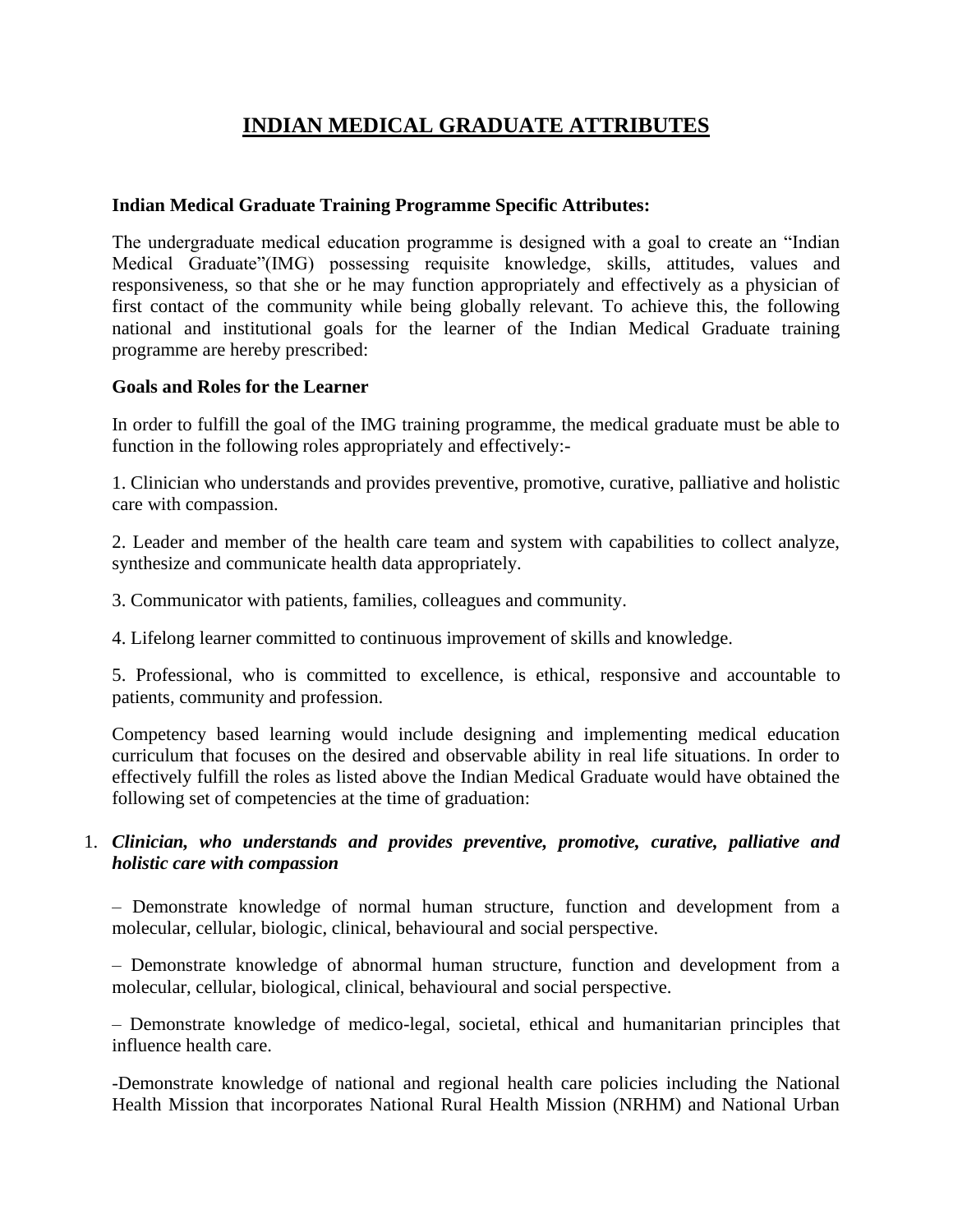Health Mission (NUHM), frameworks, economics and systems that influence health promotion, health care delivery, disease prevention, effectiveness, responsiveness, quality and patient safety.

-Demonstrate ability to elicit and record from the patient, and other relevant sources including relatives and caregivers, a history that is complete and relevant to disease identification, disease prevention and health promotion.

-Demonstrate ability to elicit and record from the patient, and other relevant sources including relatives and caregivers, a history that is contextual to gender, age, vulnerability, social and economic status, patient preferences, beliefs and values.

-Demonstrate ability to perform a physical examination that is complete and relevant to disease identification, disease prevention and health promotion.

– Demonstrate ability to perform a physical examination that is contextual to gender, social and economic status, patient preferences and values.

– Demonstrate effective clinical problem solving, judgement and ability to interpret and integrate available data in order to address patient problems, generate differential diagnoses and develop individualized management plans that include preventive, promotive and therapeutic goals.

– Maintain accurate, clear and appropriate record of the patient in conformation with legal and administrative frame works.

– Demonstrate ability to choose the appropriate diagnostic tests and interpret these tests based on scientific validity, cost effectiveness and clinical context.

-Demonstrate ability to prescribe and safely administer appropriate therapies including nutritional interventions, pharmacotherapy and interventions based on the principles of rational drug therapy, scientific validity, evidence and cost that conform to established national and regional health programmes and policies for the following:

(i) Disease prevention,

- (ii) Health promotion and cure,
- (iii) Pain and distress alleviation, and
- (iv) Rehabilitation.

– Demonstrate ability to provide a continuum of care at the primary and/or secondary level that addresses chronicity, mental and physical disability.

– Demonstrate ability to appropriately identify and refer patients who may require specialized or advanced tertiary care.

– Demonstrate familiarity with basic, clinical and translational research as it applies to the care of the patient.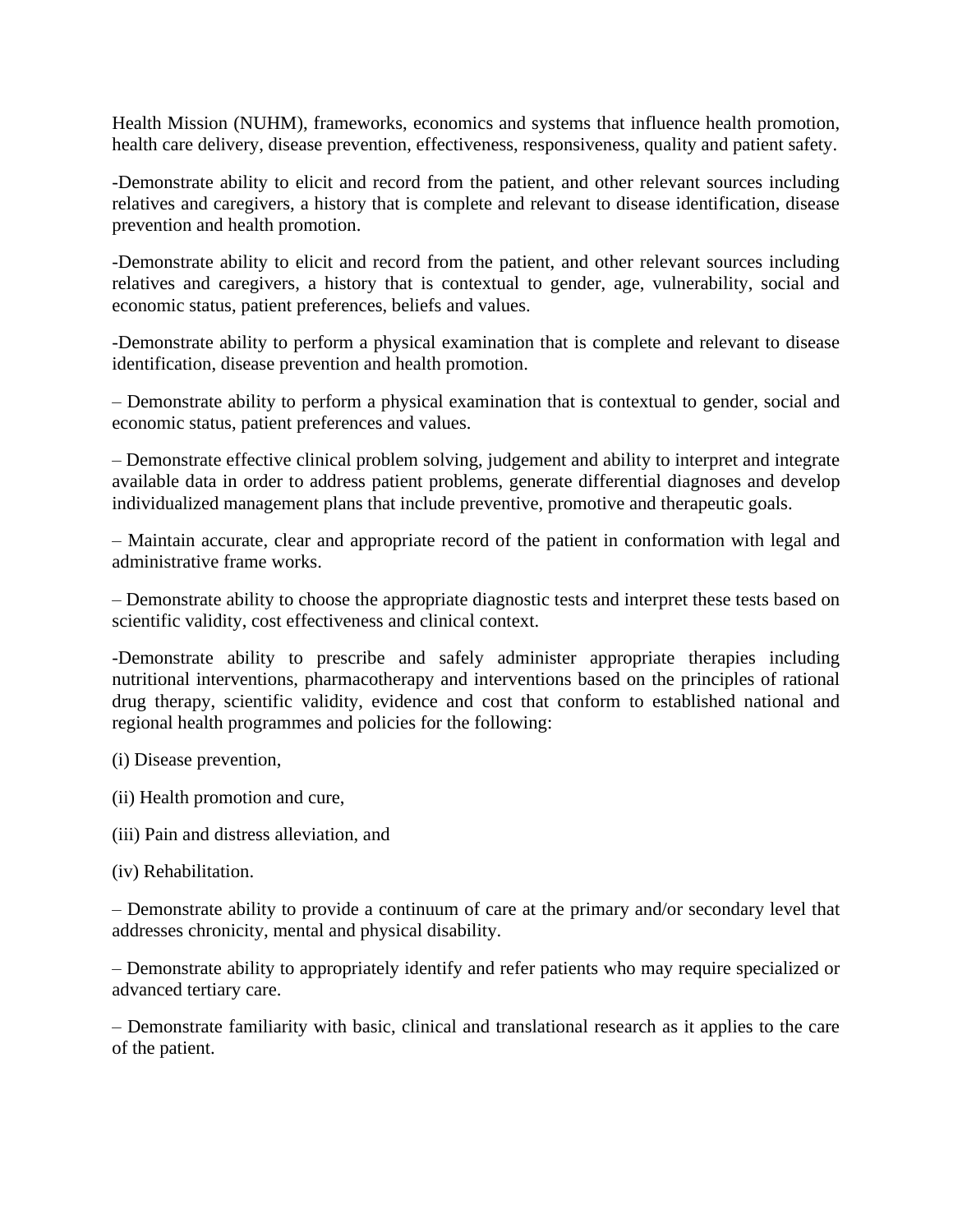#### 2. *Leader and member of the health care team and system*

– Work effectively and appropriately with colleagues in an inter-professional health care team respecting diversity of roles, responsibilities and competencies of other professionals.

– Recognize and function effectively, responsibly and appropriately as a health care team leader in primary and secondary health care settings.

-Educate and motivate other members of the team and work in a collaborative and collegial fashion that will help maximize the health care delivery potential of the team.

– Access and utilize components of the health care system and health delivery in a manner that is appropriate, cost effective, fair and in compliance with the national health care priorities and policies, as well as be able to collect, analyze and utilize health data.

-Participate appropriately and effectively in measures that will advance quality of health care and patient safety within the health care system.

– Recognize and advocate health promotion, disease prevention and health care quality improvement through prevention and early recognition: in a) life style diseases and b) cancers, in collaboration with other members of the health care team.

#### 3. *Communicator with patients, families, colleagues and community*

– Demonstrate ability to communicate adequately, sensitively, effectively and respectfully with patients in a language that the patient understands and in a manner that will improve patient satisfaction and health care outcomes.

– Demonstrate ability to establish professional relationships with patients and families that are positive, understanding, humane, ethical, empathetic, and trustworthy.

– Demonstrate ability to communicate with patients in a manner respectful of patient's preferences, values, prior experience, beliefs, confidentiality and privacy.

-Demonstrate ability to communicate with patients, colleagues and families in a manner that encourages participation and shared decision-making.

#### 4. *Lifelong learner committed to continuous improvement of skills and knowledge*

*–* Demonstrate ability to perform an objective self-assessment of knowledge and skills, continue learning, refine existing skills and acquire new skills.

– Demonstrate ability to apply newly gained knowledge or skills to the care of the patient.

– Demonstrate ability to introspect and utilize experiences, to enhance personal and professional growth and learning.

– Demonstrate ability to search (including through electronic means), and critically evaluate the medical literature and apply the information in the care of the patient.